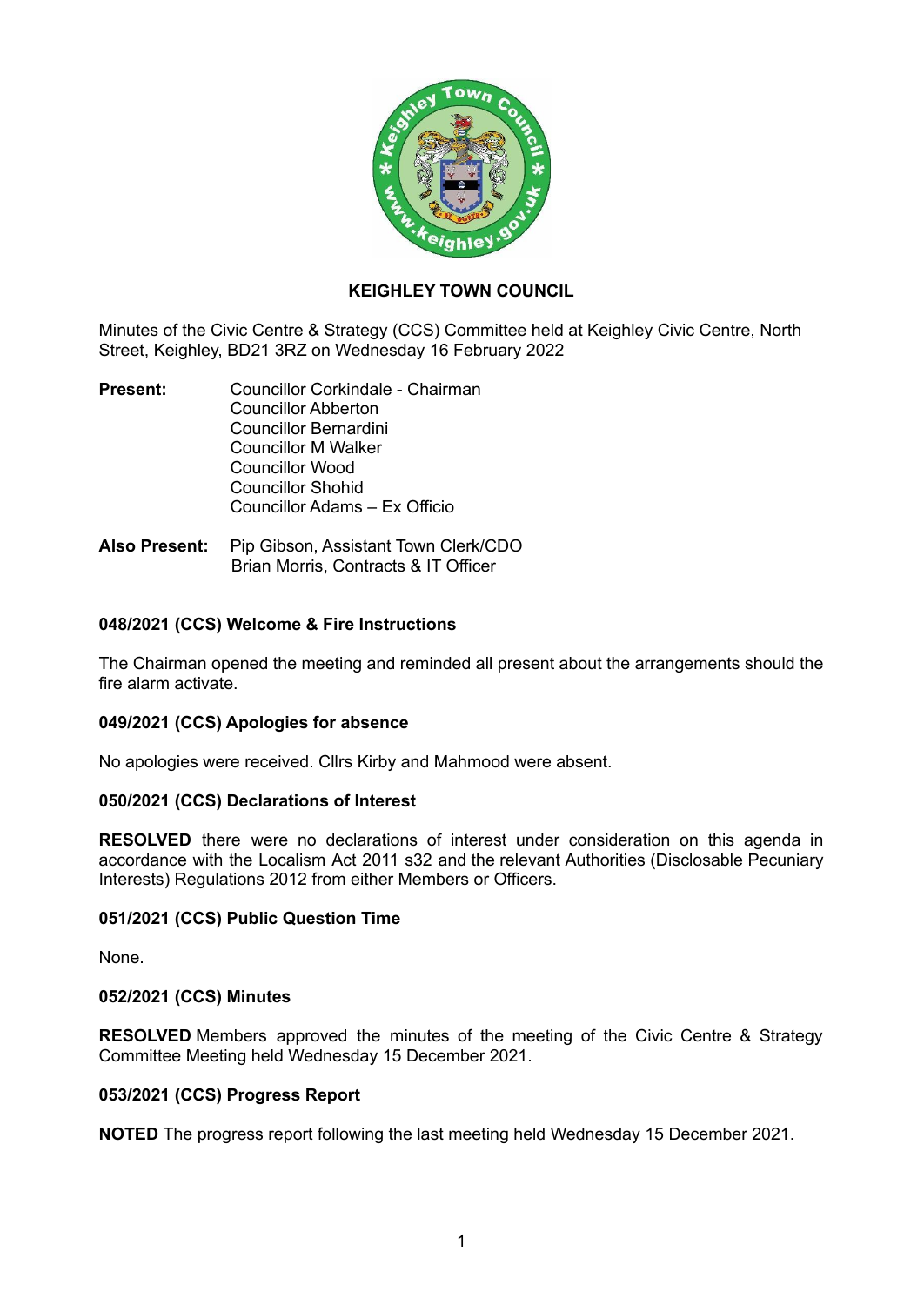## **054/2021 (CCS) Town Plan**

**RESOLVED** Members considered the attached report from the Assistant Town Clerk relating to the Town Plan.

**RESOLVED** that the Town Clerk organise a meeting of the Keighley Police Museum Trustees in order to set up a bank account.

#### **055/2021 (CCS) Budget**

**RESOLVED** to accept a report from the Responsible Financial Officer detailing current budget position.

## **056/2021 (CCS) Health and Safety Update**

**RESOLVED** Members noted the update and requested a further update at the next meeting.

**RESOLVED** that the Town Clerk give an update on the Risk Assessments compliance point at the next meeting.

## **057/2021 (CCS) Audio & Lighting Upgrade**

**RESOLVED** Members request the Town Clerk obtain the necessary number of quotations for the purchase and installation of the audio and lighting specification outlined in Appendix A.

**RESOLVED** The quotations be presented to a future meeting of the committee for consideration.

Members discussed the need for a new audio system for outdoor activity.

**RESOLVED** that the Town Clerk ask for the Events & Leisure and Community Development Committees to consider the need for a new audio system at their next meetings.

## **058/2021 (CCS) External Repairs**

**RESOLVED** Members requested that the Town Clerk undertake a visual inspection of the external of the building and obtain quotations for any external defect.

**RESOLVED** Members requested that the Town Clerk report the information to a future committee meeting for consideration.

## **059/2021 (CCS) Reinstatement Assessment**

**RESOLVED** Members authorised the Town Clerk to seek the valuation assessment via the Council's Insurer, Gallagher.

**RESOLVED** Members approved up to £2,000 for the assessment to be completed.

**RESOLVED** Members noted the cost will be funded from the Office Administration budget line.

## **060/2021 (CCS) Bar Staff – For Discussion**

Members discussed the 'casual' staff that the HR Committee approved in September. The Committee asked that casual staff be sought to work in the bar and that the Council considers any law if it recruits agency staff to become casual staff at KTC.